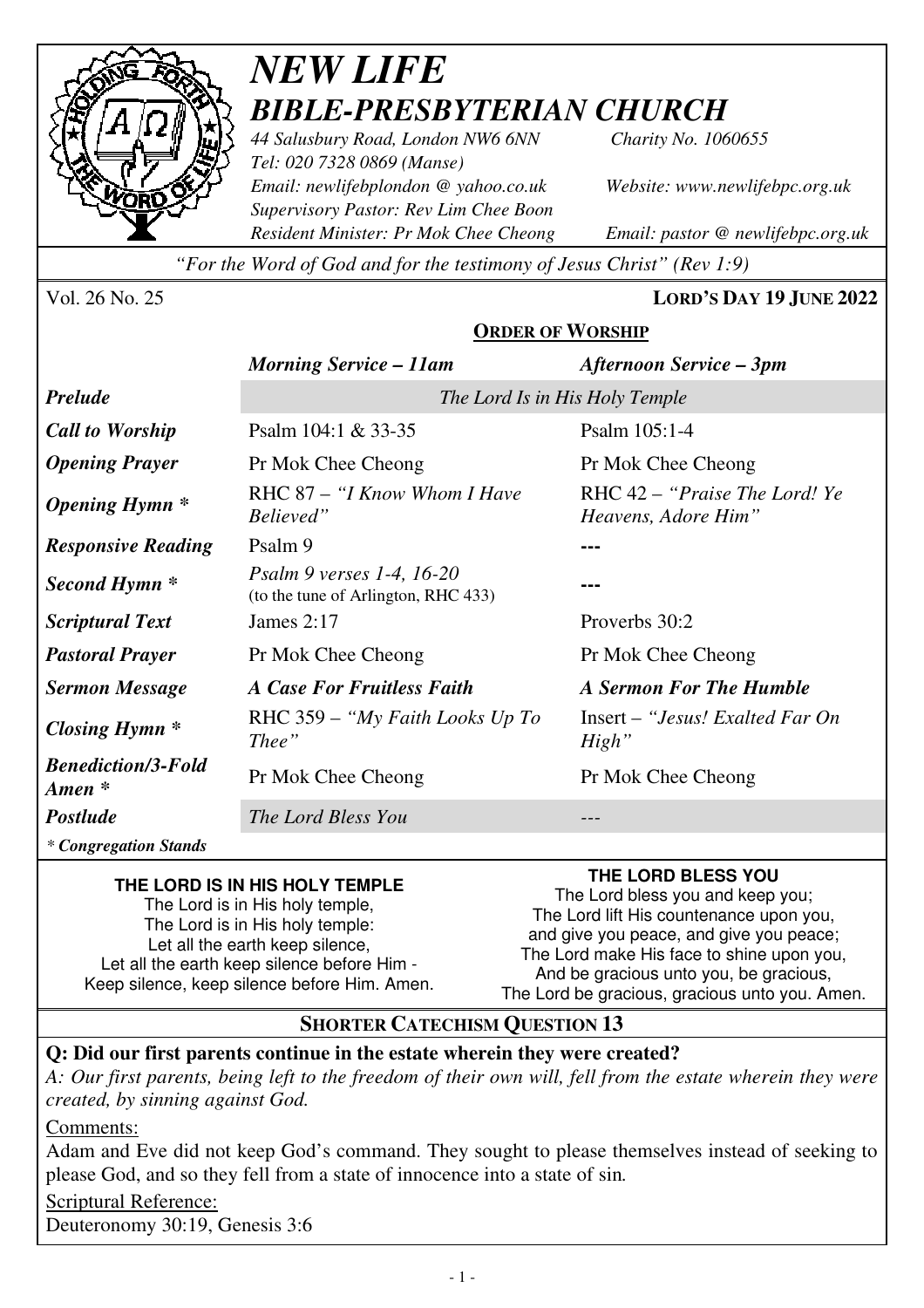# **HOW NOT TO IGNORE THE FAILINGS OF OTHERS**

# **Introduction**

Many things in life are burdensome, and we appreciate the help that others can give us to share the load. In the list of things that weigh us down, we can also include our failings in a spiritual sense, or any of the human frailties that make life difficult for others. It is easy to criticise others but what can we do to positively help our brothers and sisters? In this updated extract, James Fergusson shows how (and how not) to overlook the failings of others.

Paul says in Galatians 6:2, **"**Bear ye one another **'**s burdens, and so fulfil the law of Christ." Here he is exhorting all his hearers not only to endeavour to reclaim those who are overtaken in a fault, but also to tolerate and bear patiently with the sins and infirmities of others, until these are amended, and the sinner reclaimed.

These sins and infirmities are called a "burden." Partly, because sins such as these may be a burden and weight to the sinner himself, either because of his grief and sorrow for them, if he is a penitent (Acts 2:37), or because of the vexation and trouble which some sins, such as wrath, malice, envy, etc., bring to the natural spirits even of the impenitent sinner (Job 5:2; Prov. 14:30). And partly, because sins like these, even if not felt burdensome by the sinner himself, are nevertheless heavy burdens to those who interact with him (think of curiosity, back-biting, self-seeking, and such like, Prov. 16:28).

# **BEARING THEIR BURDENS FULFILS THE LAW OF CHRIS**T

The apostle enforces his exhortation with the reason that in this way they "fulfilled the law," the commandment of mutual love, which he calls "the law of Christ."

It is not as if love to our neighbour had not been enjoined before Christ came in the flesh, for it is a prime piece of the law of nature, imprinted on the heart of man at creation, and renewed again by God Himself on Mount Sinai (1 John 2:7).

But he calls it "the law of Christ" because, first, Christ renewed this commandment, not only by freeing it from the false interpretations of the scribes and Pharisees (Matt. 5:23, etc.), but also by pressing it in its spiritual beauty and spiritual nature, now that the external cover of Mosaic ceremonies which veiled it (1 Cor. 9:9-10) have been laid aside and abolished (Eph. 2:15). This is the main sense in which it is referred to here as Christ's law, i.e., in opposition to the false apostles, who pressed so much the Mosaical law of ceremonies.

The second reason why he calls it "the law of Christ" is because this law, so renewed, is what Christ in a special manner laid as an obligation on His followers, as a mark of true faith in Him (John 13:35).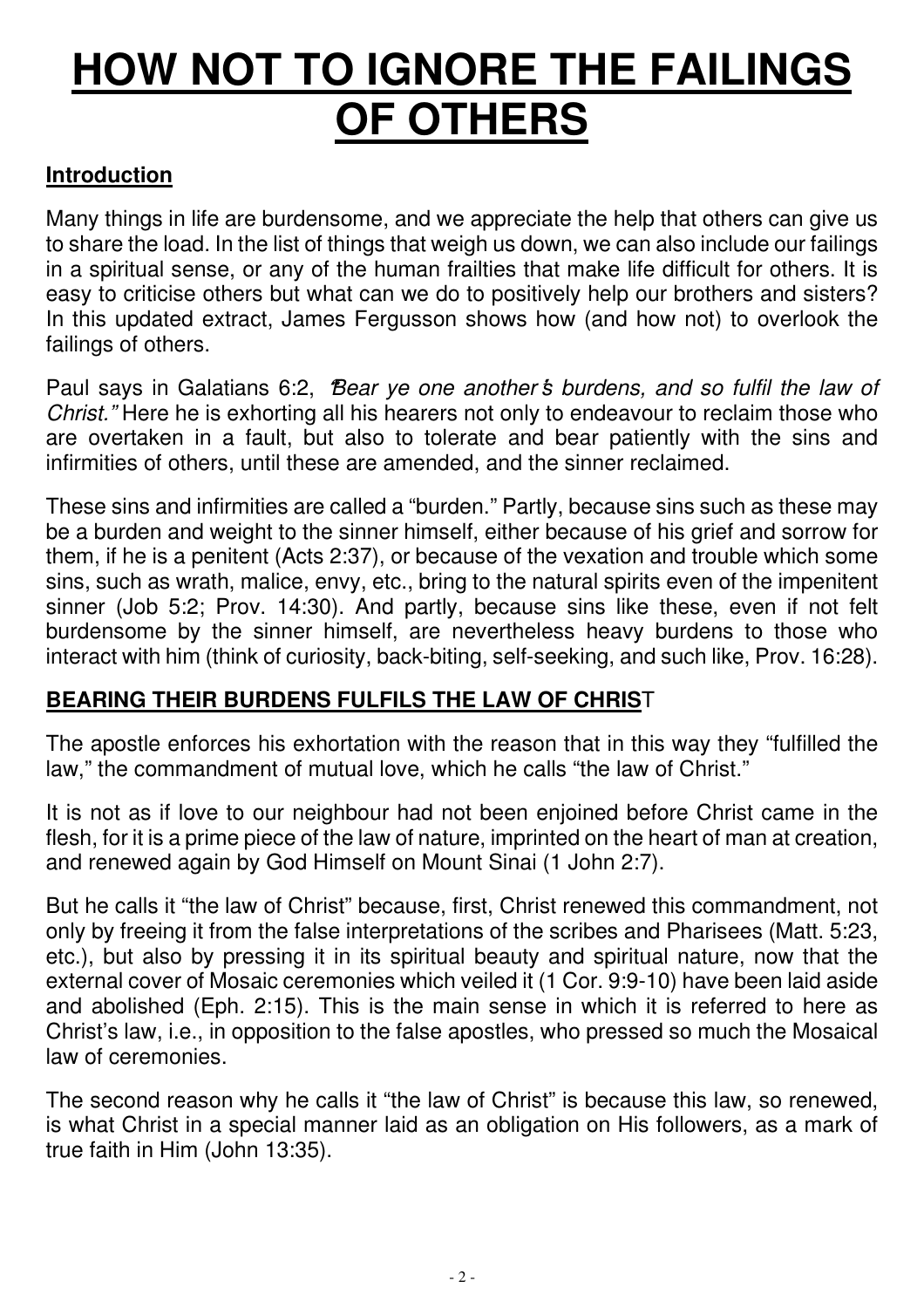And the third reason is because Christ fulfilled this law in His own person, and in so doing left an example of it to us (1 John 3:16).

# **BURDEN-BEARING IN PRACTICE**

Nobody is free from sinful infirmities, which are burdensome sometimes to themselves, and frequently to others. Therefore we ought not to break the relationships we are in because of such infirmities, but rather persist with these relationships, patiently bearing whatever infirmities we cannot otherwise help.

Bearing with the infirmities of others is fully consistent with the use of the means which God has prescribed for restraining sin and reclaiming the sinner. These include the means available to the civil authorities, who are responsible for punishing those who do evil (Rom. 13:1-4), but also the means available to ministers and individual Christians, such as admonition, reproof, and so on. The duty of bearing one another's burdens must be in harmony with, and cannot be contrary to the duty in verse 1 of restoring the sinner who has been overtaken in a fault. It is the opposite of giving him countenance, or partaking with him, in his sins.

When the apostle exhorts us to have a "spirit of meekness" and gentleness in verse 1, this is effectively what he calls "bearing their burden" here in verse 2. The manner we should have in doing so is a compassionate frame of spirit, made evident by our meek and patient way off interacting with those who are overtaken in a fault (without neglecting any duty we owe them). This gives the guilty sinner no small ease under his weighty burden, and has the tendency both to preserve him from fainting under heartless discouragement (if his conscience is touched with the sense of his guilt) and also to further the work of his conviction and amendment (if he is yet going on complacently in his sin).

The best evidence of love to our neighbour is what is displayed in our serious endeavours for bringing about their spiritual good – taking the most effective grace-filled and affectionate way to reclaim them from sin, together with supporting them and sympathising with them under their spiritual burdens. This is what the apostle calls fulfilling the law of Christ, or of mutual love, as if the one thing that law calls for is love.

In the sense and to the extent that the child of God evidences his love to his fallen brother by his serious endeavours to restore him to the enjoyment of God's favour, and to a holy and blameless lifestyle, and by bearing with him under his infirmities in order to recover him, in that same sense and to that same extent he attains to fulfilling the law. Of course we are not able to do this perfectly, in the sense of coming short in nothing for matter or manner (Lam. 3:2). But we can do it sincerely, and without dissimulation (Rom. 12:9), in our honest aim and endeavour. This is what it means to fulfil the law of Christ.

# **OUR OWN BURDENS ARE A REASON TO SHARE THE BURDENS OF OTHER**

Paul goes on in Galatians 6:5 to enforce on every individual the duty of examining their own work, rather than to be narrowly prying into the infirmities of others. "Every man must bear his own burden," or give an account of his own actions to God (Rom. 14:12).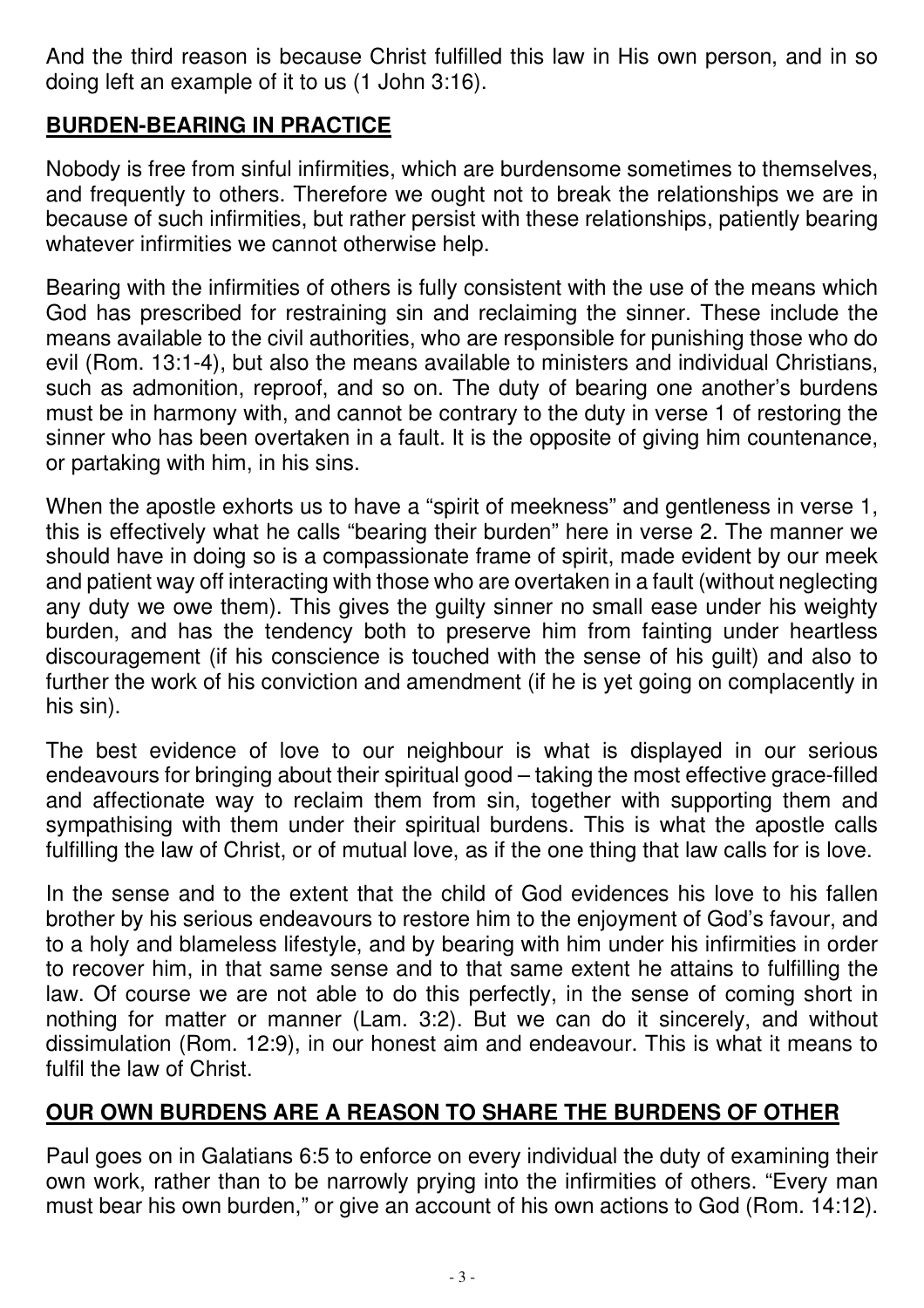The Lord will pass sentence, either absolving or condemning, not as to whether you have been better or worse than others, but as you are in yourself (see 1 Cor. 3:8).

This does not militate against the tenor of the gospel, affirming that God will deal with believers as they are clothed, not with their own righteousness, but with the unspotted righteousness of Christ (Phil. 3:9), for it is evident from the point of the Galatians passage that the apostle excludes only the infirmities of our fellow sinners from being the rule according to which God will pass sentence, and not the righteousness of Christ grasped by faith. "Bearing one another's burdens" in verse 2 means a bearing by way of sympathy, Christian forbearance, and diligent use of means for reclaiming the person fallen; but "bearing our own burden," in verse 5, means a bearing by giving an account to God for our own actions (otherwise it would not be a cogent argument to enforce the exhortation of verse 4, "Let every man prove his own work").

However light people's sins seem to themselves when they are committed, yet they will be found not light, but heavy, when they come to reckon with God about them.

God is so righteous that He will call no one to account for the sins of others, but only for their own. Yet remember that we can make the sins of others our own, by not doing our duty to impede these sins (Eze. 3:18), or by following them and walking in them (Ex. 20:5 with Eze. 18:14, 17), or by not mourning to God for them (1 Cor. 5:2).

# **Conclusion**

We would be wise to frequently to call to mind the account which we must give to God, and to busy ourselves most in and about the things which He will expect an account from us about. We should be employed most in examining our own work, and not in prying into the details of other people 's behaviour and infirmities.

Adapted and edited from James Fergusson (1621-1667), ministered in Kilwinning. Article taken from Reformation Scotland dated June 3, 2022